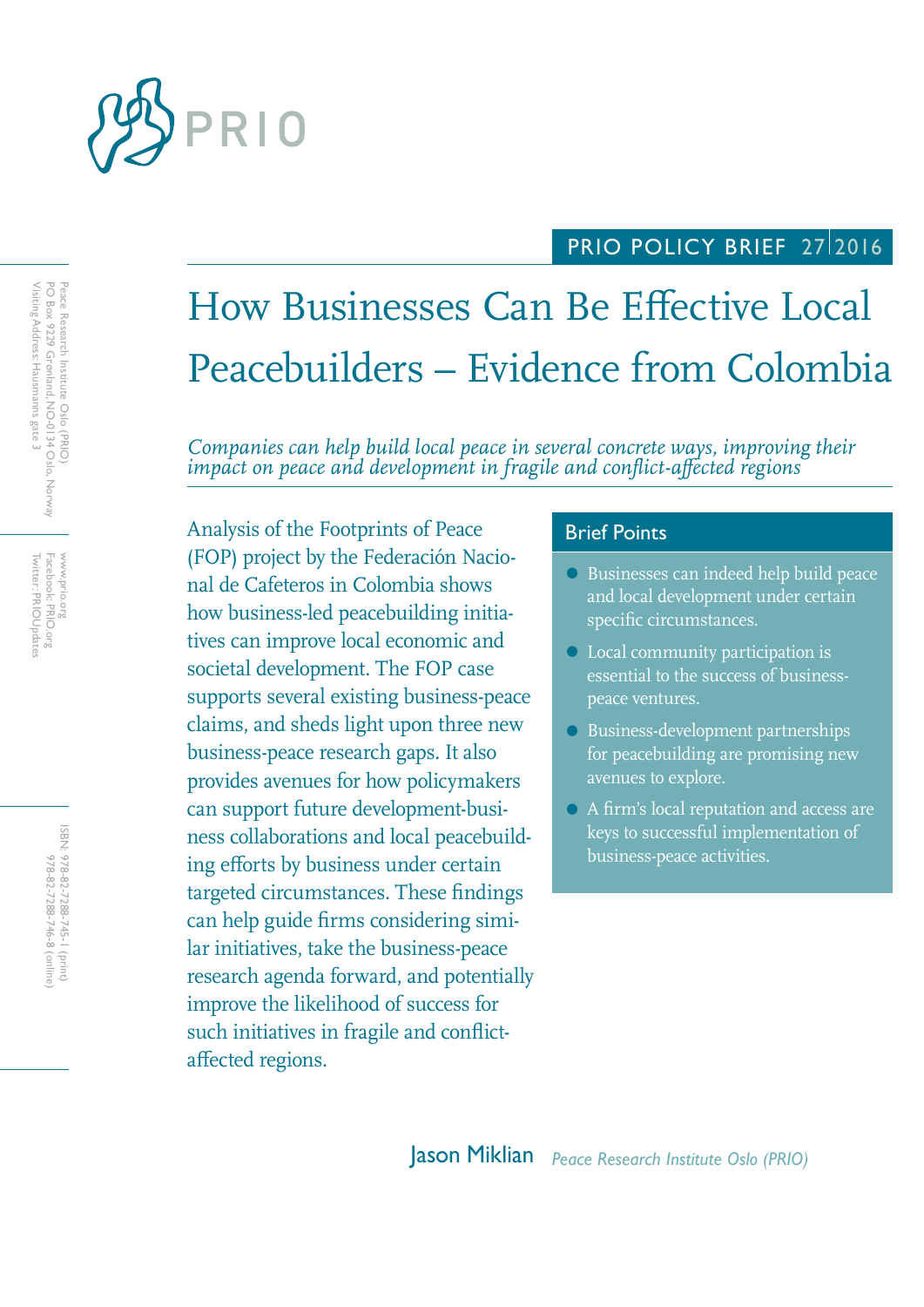Businesses are increasing their efforts to build local peace and development (business-peace), but we still have significant knowledge gaps on effectiveness and efficiency – or in other words, on '*what works, how does it work, and why does it work?*' Research into the Federación Nacional de Cafeteros (FNC) coffee guild in Colombia has provided new insights into answering these questions, through analysis of its internationally funded 'Footprints of Peace' (Huellas de Paz, or FOP) project from 2011 to 2015, which tried to build local peace in some of Colombia's most violent areas. Many of FNC's 500,000 members have worked and lived in many of the most violent conflict zones between the Government of Colombia and the *Fuerzas Armadas Revolucionarias de Colombia* (FARC), with over 160,000 FNC members killed or displaced since the conflict began in 1966.

Colombia has also been a leading locale for business-peace activity, with firms arguing that biodiversity and conservation programs, professional skills training, and increased corporate engagement with stakeholders are all forms of local corporate peacemaking. Colombian firms have attempted to positively influence the peace process through local peacebuilding. For example, in the 1990s, some business leaders supported peace negotiations in the hopes of bringing a 'peace dividend' to the country, while others actively undermined negotiations for personal gain or due to their allegiance to paramilitaries. More recently, 100 businesses started the *SoyCapaz* peace campaign in 2014, former president of the National Association of Business Leaders Luis Carlos Villegas was a member of the 2012 negotiation team in peace talks with FARC, and the Bogotá Chamber of Commerce has expanded collaboration with the UN Global Compact and instituted a new Peacebuilding Director to leverage growing local interest in business-peace ties.

These activities highlight emerging opportunities for businesses in conflict reduction and peacebuilding. Firms have begun to employ internationalized conflict-sensitive business practices, like adhering to the UN Global Compact guidelines and the voluntary principles on business and human rights, and implementing multi-faceted strategies that assign value to stability, philanthropy and profit. These advances mirror calls for more engaged private sector involvement and partnerships in the pursuit of peace and development such as under UN Sustainable Development Goal #16: Peace, Justice and Strong Institutions. Both trends complement external and internal pushes for firms to increase their ethical footprint in operational areas

through social integration. FOP encapsulated all of these trends: international-national business and aid cooperation, the inter-linkages of peace and sustainable development, varied effectiveness and efficiency in different implementation areas, the value of business participation in peace projects, and the role that such projects can play in local community peacebuilding over time.

This policy brief gives a short presentation of the FOP case, and then reflects upon its policy and practical value through comparative analysis of five existing business-peace claims. The brief then shows how FOP sheds light upon three new business-peace research gaps. These findings can help guide firms considering similar initiatives, take the business-peace research agenda forward, and potentially improve the likelihood of success for business-peace initiatives in fragile and conflictaffected regions.

#### **The FNC's 'Footprints of Peace' Peacebuilding Project**

As FNC became more active in international peacebuilding cooperations, they joined the Spanish Agency for International Development Cooperation (AECID) and Spanish NGO *Humanismo y Democracia* (H+D) for several small-scale collaborations on local development and environment issues. By 2008, this team sought to leverage lessons learned and scale up their joint development initiatives, bolstered by the FNC's interest in applying 'Triple Bottom Line' and other best-practice corporate goals to the community level. These discussions became the *Huellas de Paz* (Footprints of Peace) project. From 2011 to 2015, this \$9 million USD initiative, conceived by FNC and H+D and financed by AE-CID, aimed to assist 50,000 people in disadvantaged ethnic groups suffering from conflict-related grievances.

FOP was designed more to break down societal and inter-personal barriers (e.g. gender, class, age, and domestic violence) than to reduce conflict violence. This family-level and village-level focus let FOP sidestep complex conflict equations to maintain a veil of neutrality in a highly politicized conflict environment, and allowed FOP trainers and beneficiaries to personalize peace lessons in a way that would likely have been less successful had it been focused on efforts to reduce violence between the FARC and government, or between paramilitaries and the community. FOP was in essence a post-conflict peacebuilding initiative framed as community reconstruction.

Our research studied how FOP's business-peace actions influenced vulnerable coffee growers in conflict-affected regions of Colombia. We conducted 70 semi-structured interviews with farmers, conflict victims, government officials, FOP project principals, conflict actors, and other relevant stakeholders. Through metaphors, drawings and games based on everyday life situations, FOP trainers taught FOP beneficiaries to unlearn violence, reconstruct their local societies through peacebuilding and economic growth, and learn more peaceful personal interaction and forgiveness.

Beneficiaries largely felt that FNC's positive reputation before the project began was key to its success. FNC was already a trusted member of the community, so participants were willing to try the new initiative, and many felt privileged to be selected for participation. This was important in FARC-controlled areas, where violence was common against actors perceived to have allegiances with the government or paramilitaries. FNC's long-established pro-poor reputation meant that FARC commanders trusted that FOP would indeed improve the lives of the local poor without also bringing in other hidden motives.

FOP also tried to build local peace by reducing social cleavages at the communal level, particularly in areas of high conflict. Reconciliation was perceived as an individual act of resilience not just for conflict situations but also for social community issues, and peace was conceived as an internal and individual phenomenon more than a national absence of violent political conflict. 64% of respondents said that FOP resulted in direct improvement of local social fabrics (including increased dialogue, social cohesion, integration, communication and brotherhood), and 80% said that FOP generated at least one concrete positive economic outcome in the local community.

Respondents offered three main narratives about FOP's impact upon local peace and development. First, FOP offered conflict victims an actionable toolkit for how to personally move beyond painful conflict experiences, and also offered trusted guidance for how to employ these tools in the form of local trainers. Given local variances in how individuals and communities are affected by conflict, it is challenging to make large programs standardized enough to be coherent but specific enough to be useful. Interviewees noted that community rebuilding after conflict is as much about forgiveness and reconciliation as peacebuilding is about confessions, concessions and other measures related to corrective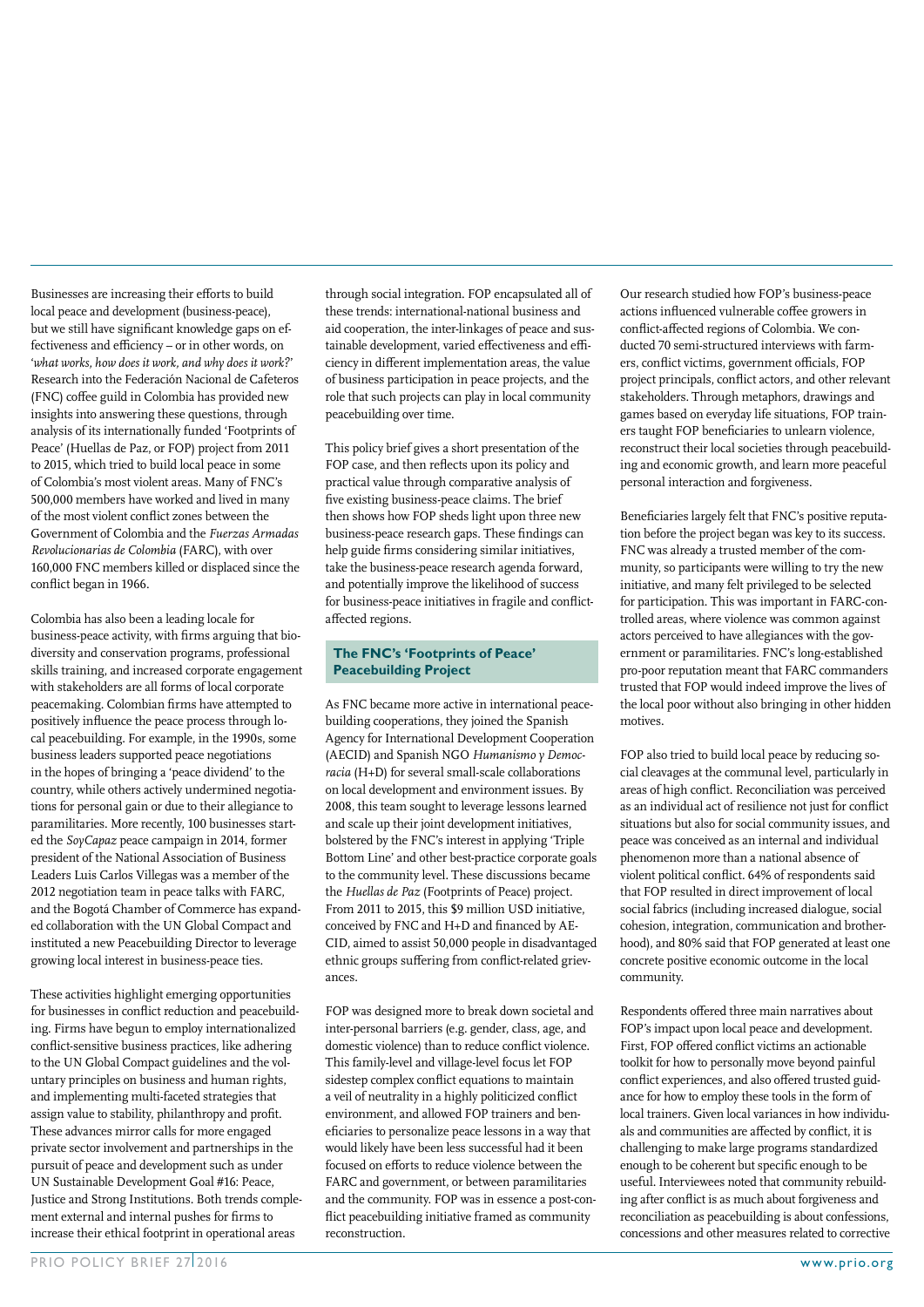justice. With few respondents untouched by conflict, FOP's lessons were welcomed enthusiastically.

Second, as is typical in communities attempting to rebuild from conflict, the government was mostly absent as a source of local grievance resolution or protection, and was often viewed instead as a malevolent conflict actor that targeted citizens. However, none of the trainers or farmers that we spoke with said that government actors impeded FOP, perhaps as a result of FNC's unique institutional and reputational status. In fact, at the end of the project many FOP trainers sought to engage with local government in the form of roundtables in order to disseminate knowledge and findings. But despite integration efforts, most local government actors (including mayors and local politicians) remained unengaged.

Third, FOP successfully merged the bookend goals of peace and development in areas where trainers were active, but this dual pillar strategy was less successful where trainers were less engaged. This breakdown of implementation to local end users is explained by the fact that the last stage of direct FNC engagement was at the trainer or municipal representative level. This structure empowered trainers through skills and support networks, but at times end-line beneficiaries did not see results. An issue common to large development aid projects, FOP's leaders and beneficiaries had too many layers of staffing between them to ensure success across all project municipalities. As a result, in some places FOP's peace and development promises went unfulfilled, adding to a sense of disillusionment about such projects. However, these feelings did not carry over into negative impressions about the FNC as it was still seen as a business first and foremost.

#### **So What Works, Why and How? Community Peacebuilding by Business**

How has FOP helped us answer 'What works, how does it work, and why does it work' for businesspeace initiatives? Our case study provides positive support for the following five business-peace claims:

#### **1. Businesses can help build peace**

Our findings support the argument that businesses can indeed help to build peace and local development under certain circumstances. While this statement is a truism amongst many in business and management communities, many scholars are more skeptical. The FOP case shows that documented positive change is possible in business-peace projects, and

may be replicable. This positive impact was primarily due to specific characteristics of implementation, project design and business reputation that created a platform for potential success. FNC was willing to leverage the legitimacy of its formidable long-time brand to build local peace by taking calculated reputational risks, but more importantly at the managerial level it looked beyond risk to see how FOP could offer reputational rewards, similar to how some government entities see peacebuilding activities.

#### **2. Local community participation is essential**

The degree of investment by the local community correlated positively with the degree of success across FOP field sites. Critics of international peacebuilding often call for more local ownership of project design and implementation to increase accountability, and indeed local trainers were a major factor in FOP's success. FNC was also prepared to provide targeted goods and services tailored to what local communities really needed. The FNC had the benefit of 80 years of local knowledge and engagement, but even FOP occasionally drifted from core local needs in the interest of casting a broad net of economic and societal development improvements in addition to peacebuilding, blemishing what was otherwise a well-planned program in the eyes of some farmers. But even where FOP was ineffective, it did not diminish FNC's overall local reputation.

#### **3. Business-development partnerships for peacebuilding are promising new avenues**

Formal cooperations and partnerships between businesses and international development agencies can succeed under the right conditions. FOP showed the importance of extensive communitybusiness relationships and project implementation as a partnership amongst equals. However, FOP was unlikely to have existed without foreign funding. H+D's design assistance incentivized local involvement in a way that was complementary to FNC's aims. The fact that it was not an organic, locally developed project by a business was irrelevant, and the two international partners each contributed value-added elements, implemented on a merit and need basis as guided by local communities. As many unsuccessful business-peace ventures have been unilateral activities by firms in conflict-affected areas of operation, the value of this cooperation bears notice. Further, the FNC's role as a *conduit* for successful implementation of a foreign peacebuilding and development initiative could provide structural guidance for future business-peace collaborations between firms and development agencies.

#### **4. A firm's local reputation and access can be keys to business-peace success**

FNC's established relationship with the government and local power structures guided positive project implementation. Local connections and national support were equally important in maintaining access during the project period in varied conflict settings. The FNC's relationship with FARC is instructive, as FOP did not formally engage with conflict actors, but no respondents were targeted as a result of FOP involvement, nor did conflict actors see FOP itself as a threat. In fact, FARC leaders saw the FNC as providing a positive role in local communities through FOP – a luxury unlikely to be afforded to a traditional corporation, or even to an international aid or development organization working on local governance or empowerment initiatives. FOP staff recognized the necessity of obtaining local permission from conflict actors to operate safely, and obtained this permission with FARC in such areas. Further, FOP architect Carols Ariel Rodriguez believes that any business or international organization could run a FOP-like program if they have the institutional will and long-term capacity to do so.

#### **5. Businesses can directly work to constrain conflict drivers**

FOP showed how firms can constrain some drivers of conflict through community development, economic engagement and reconciliation-based peacebuilding. Importantly, FNC did not envision FOP as a CSR or corporate peacebuilding side project, but as an initiative integrated within local operations designed to support constituents and their communities. FNC had a reason to be in these specific communities and a reason to be invested in peace, and this engagement solidified their local legitimacy as a peace broker. However, FNC's business benefits as a local peacebuilder are tempered by the increased risks of being seen as potentially providing material support to conflict actors (funding for access, food, skills, etc.), especially if another cycle of conflict erupts.

#### **What We Still Need to Learn about Business-Peace**

The FOP case also exposed several new businesspeace knowledge gaps. First, we know little about how a firm's national mechanics influence the efficiency and success of its business-peace actions, most notably those of pre-existing reputation and size. What additional considerations are at play when a firm is perceived as benevolent (or perhaps more often malevolent) before project inception,